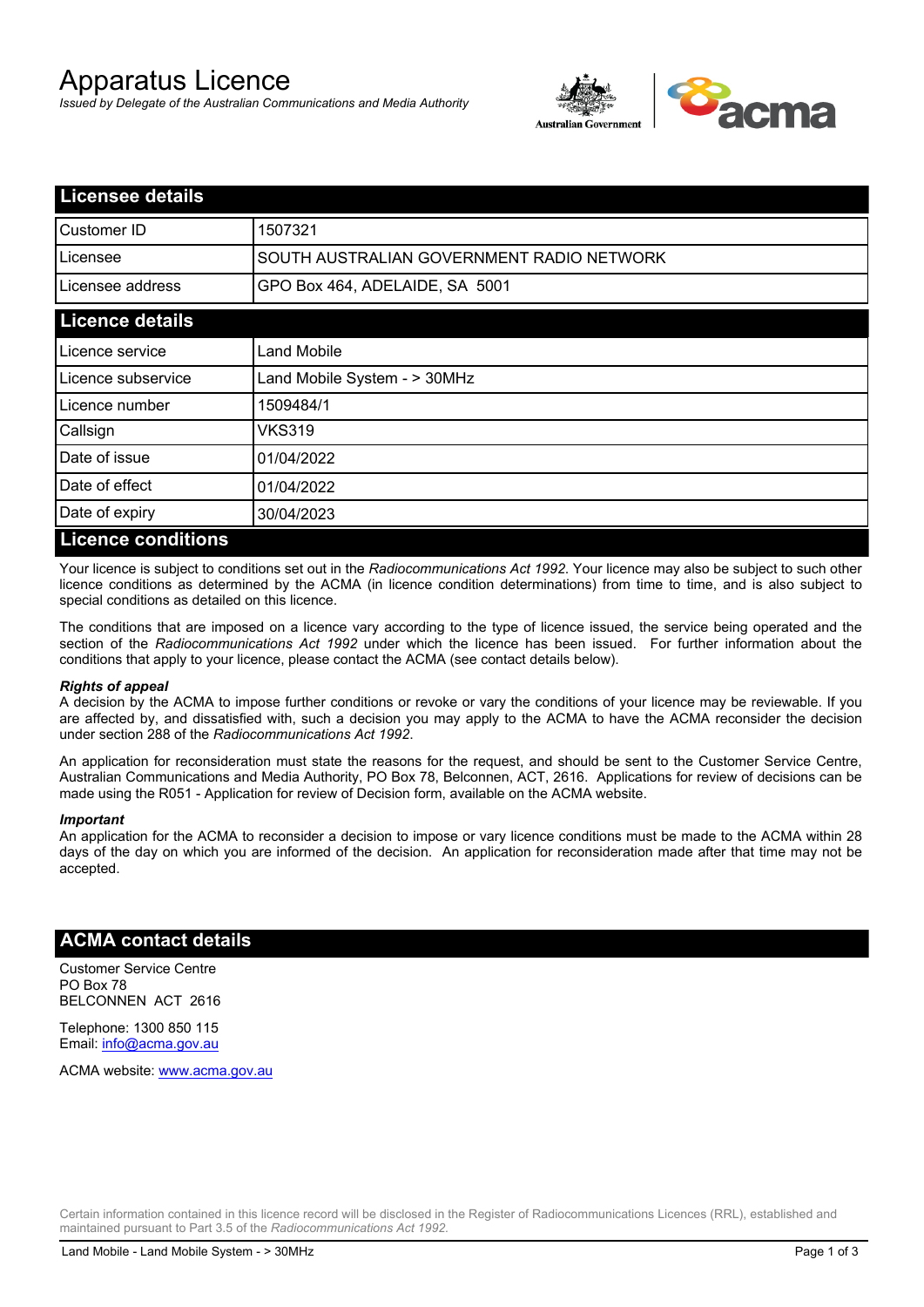# **Advisory Notes applying to licence no.: 1509484/1**

Conditions applicable to the operation of Land Mobile System station(s) authorised under this licence can be found in the Radiocommunications Licence Conditions (Apparatus Licence) Determination and the Radiocommunications Licence Conditions (Land Mobile Licence) Determination. Copies of these determinations are available from the ACMA and from the ACMA home page (www.acma.gov.au).